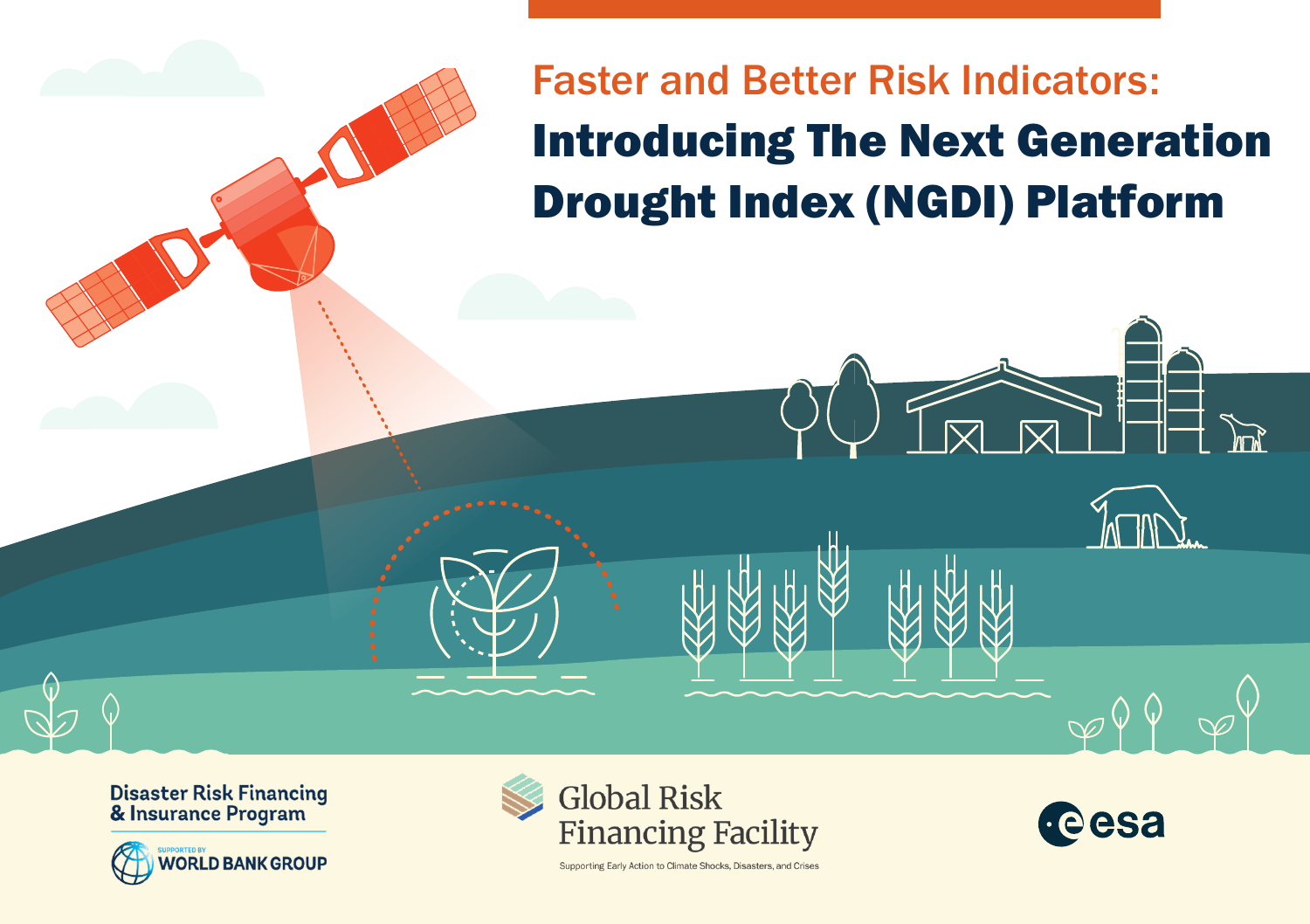

# Why Strengthen Drought Risk Monitoring?



The number affected by food insecurity is on the rise, compounded by the effects of climate change and COVID-19. The most vulnerable communities are hit hardest by climate hazards such as drought events. This makes drought monitoring more important than ever to help diminish the threat to food security.

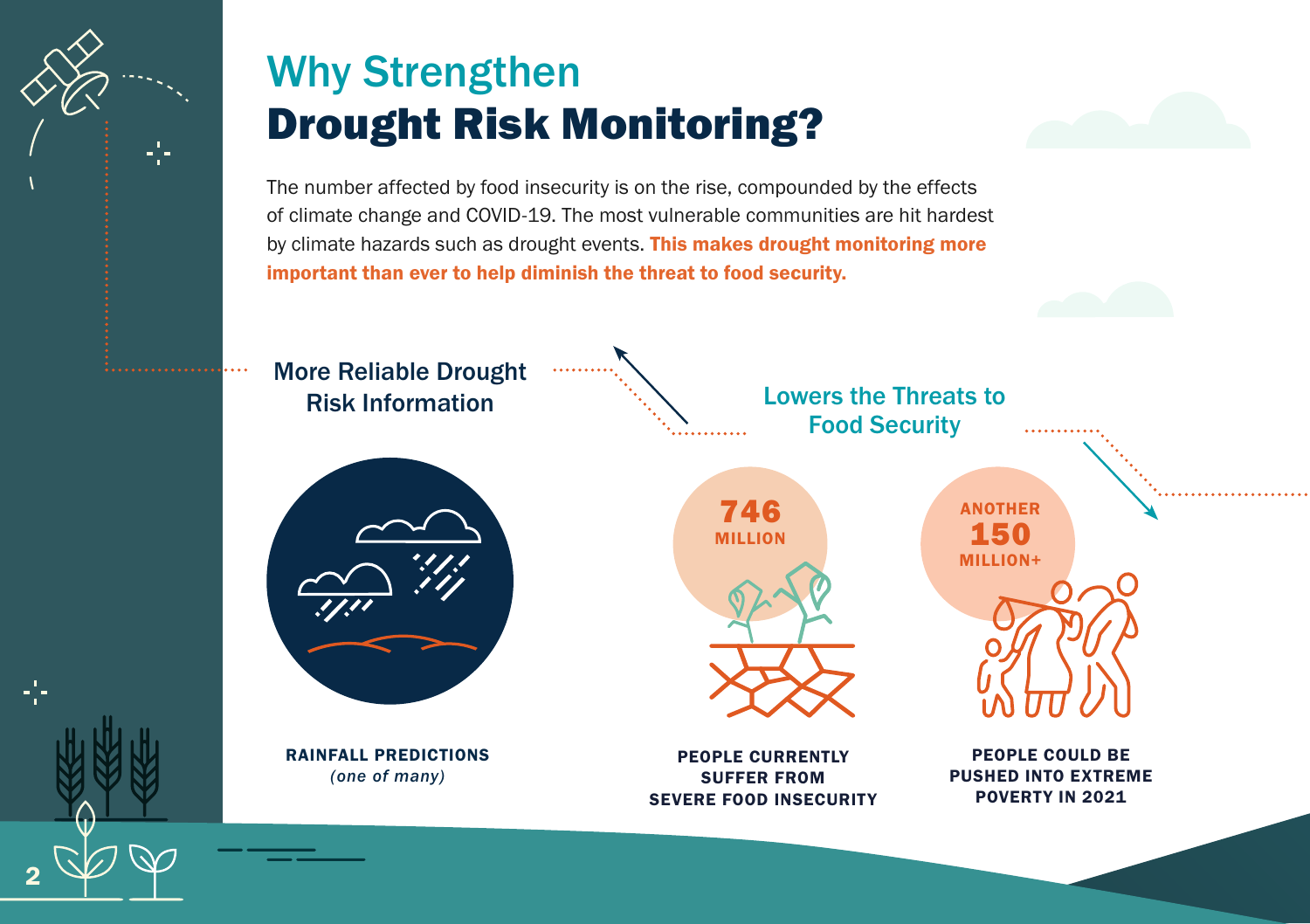#### Robust Drought Models for Reliable Action

There is growing evidence that the impact of extreme weather events can be mitigated via disaster risk financing and anticipatory action. Drought risk indicators support more timely financial response and can be computed months before the actual harvest. More reliable risk models improve the speed of response during extreme events, resulting in:

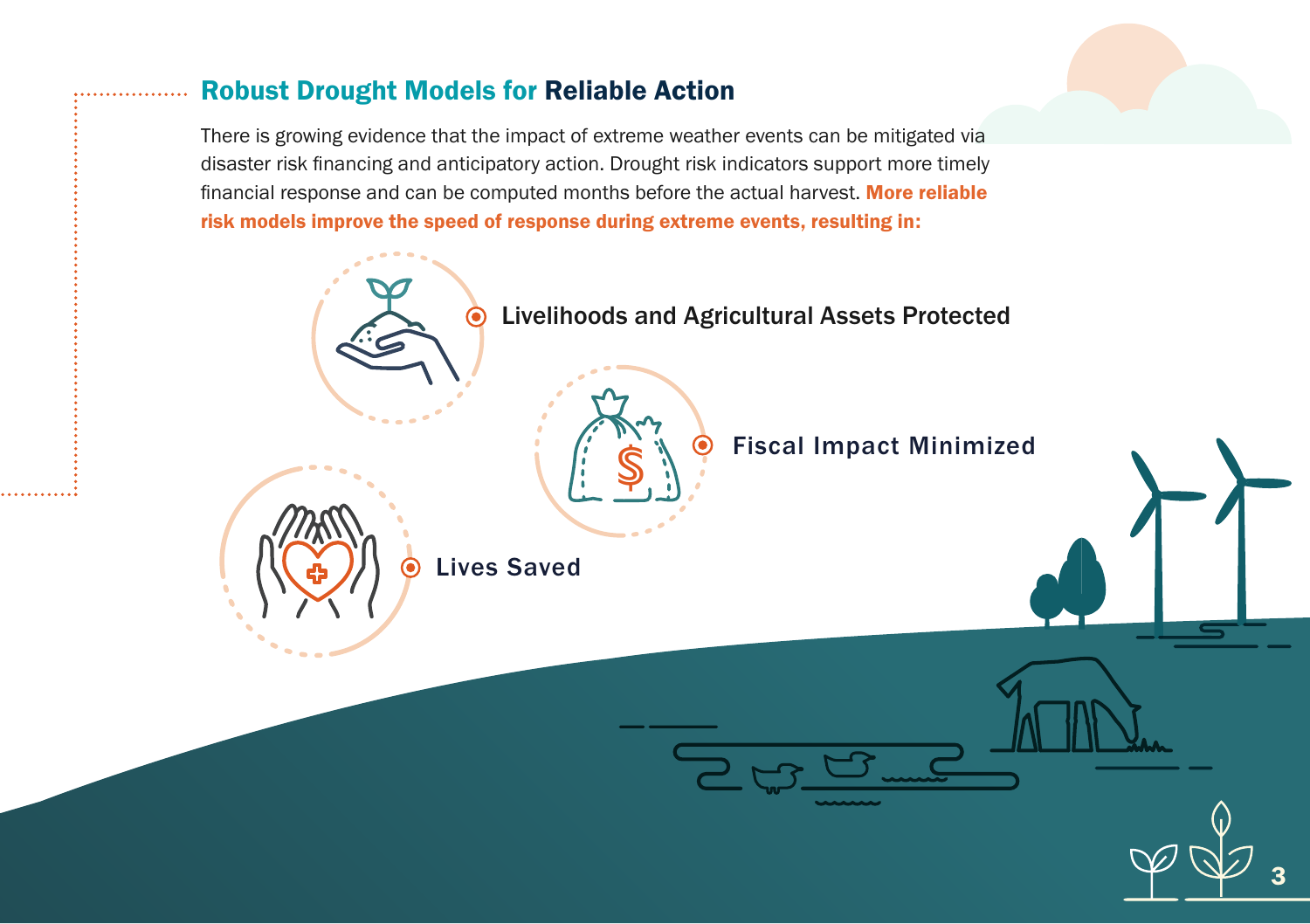

### The Main Elements To Drought Risk Modeling

Comprehensive Earth Observation and Hazard Data Global network of satellites provides continuous coverage of drought characteristics, such as weather, vegetation and soil conditions. 01

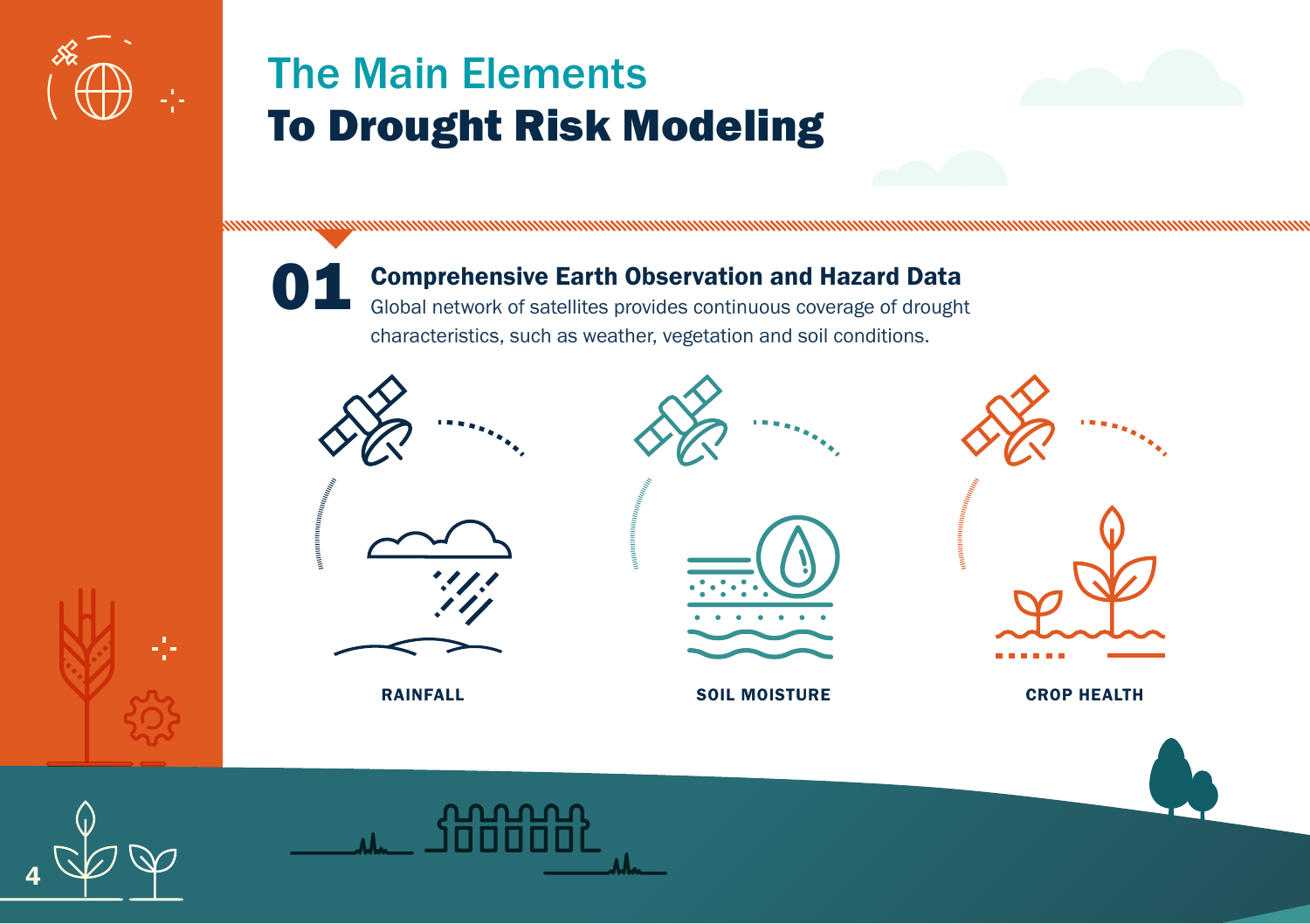Spearheaded by the World Bank's Disaster Risk Financing and Insurance Program (DRFIP), in close partnership with the European Space Agency's Center for Earth Observation (ESA/ESRIN), the Next Generation Drought Index (NGDI) platform provides access to the latest and most reliable drought risk information in a fully integrated manner. By offering operational, pre-processed satellite data of high-quality, it provides decision-makers and technical clients with state-of-the-art information on drought risk monitoring and financing.

02 Vulnerability Data<br>
Collaborative development process to **03** Vulnerability Data link hazard and vulnerability. HAZARD PANDEMIC (A) HUNGER **VIII NERARII** DROUGHT **IL III III DE POVERTY** 

### Impact and Financial Risk

Risk assessment integrating various components of social, financial and economic vulnerability, and supported by advanced sensitivity analyses.

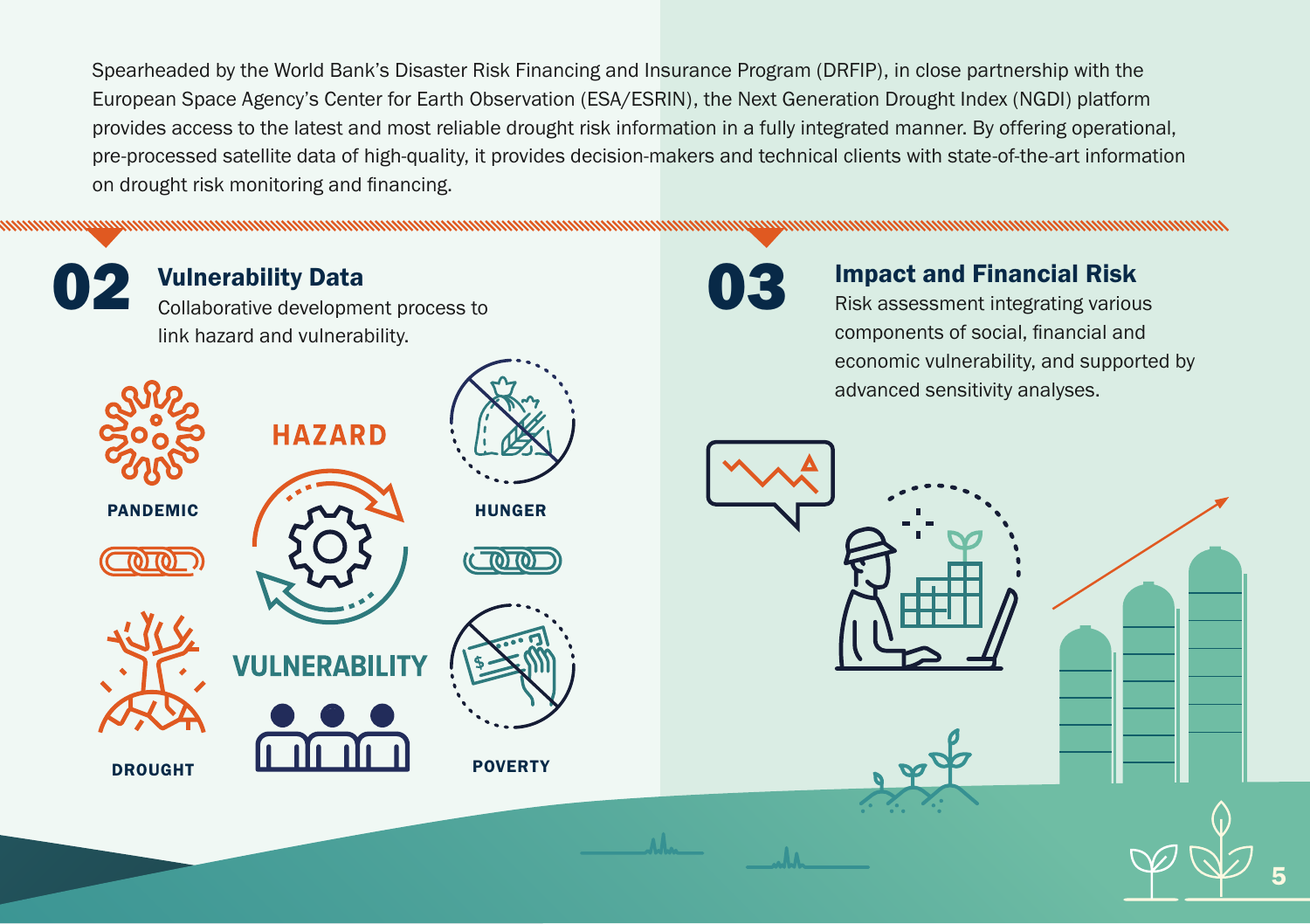

# The NGDI Platform Provides More Reliable Drought Risk Information

In the face of climate change, data on past drought characteristics are often only a partial indication of potential future events. Statistical techniques adopted by the NGDI — such as detrending and pattern identification — help generate an entire catalog of potential events that is a better predictor of the future.

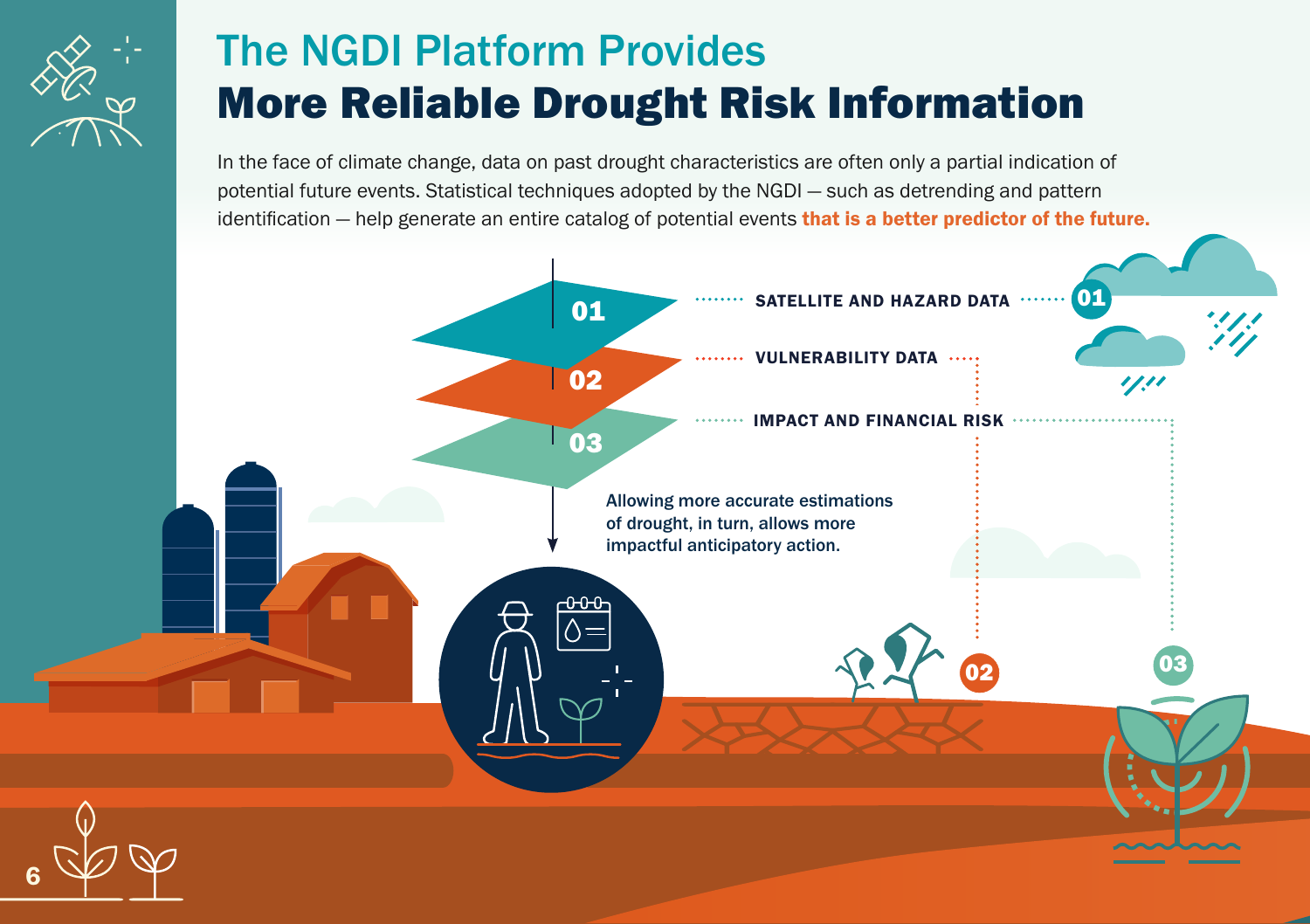### NGDI is unique in several ways.

Through a combination of unique expertise, satellite technology and simplified design processes, it aims to provide access to the latest and most reliable drought risk information. The NGDI relies on:



indicators from a wide selection of preprocessed models and data sets.

a "best" dataset or index to monitor drought. Instead, it offers a wide range of variables to be combined into higherperformance drought indicators.

estimations of drought risk and in turn, more impactful insurance applications, anticipatory action and early response finance.